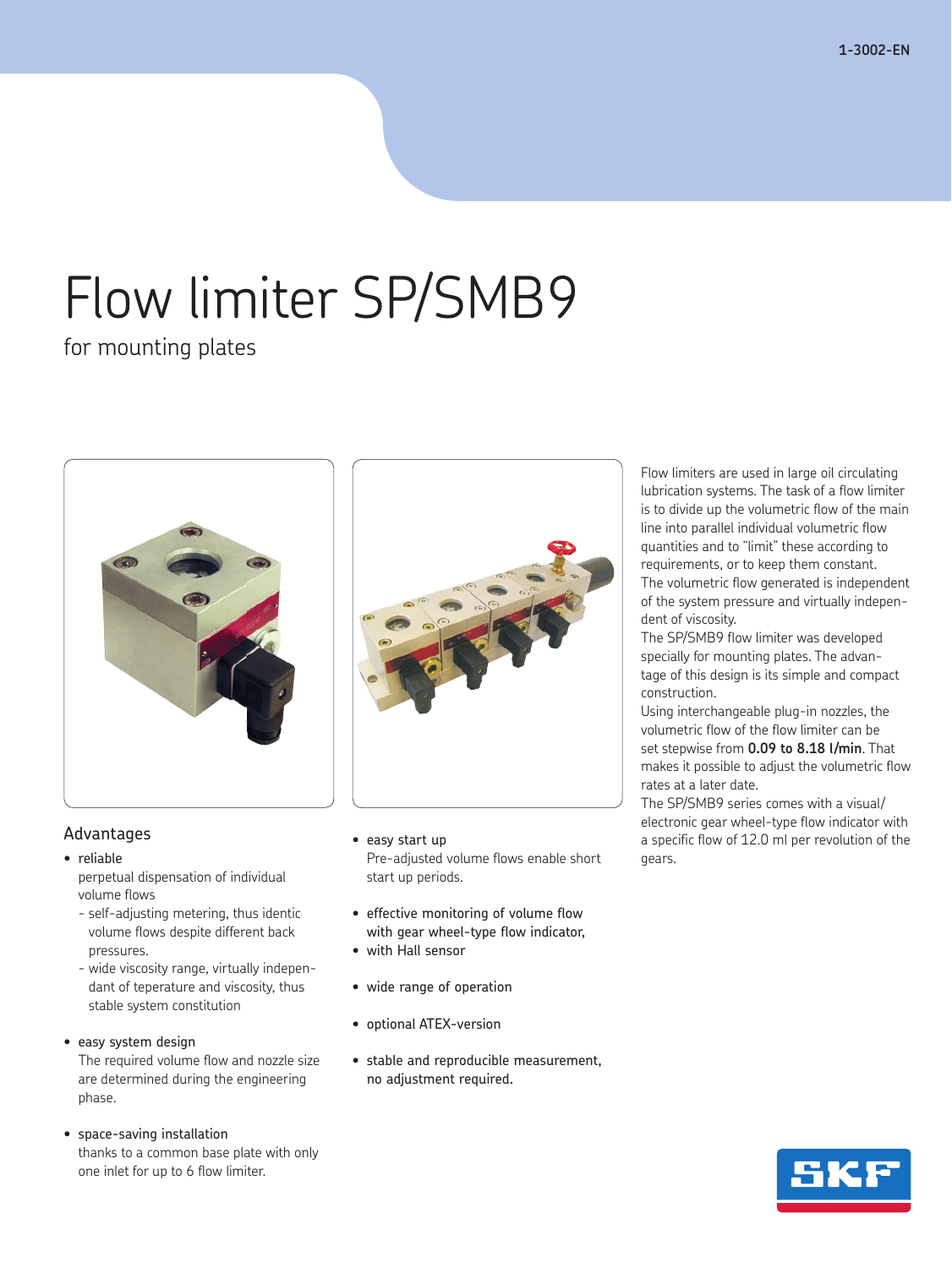### Design

The SP/SMB9 flow limiter consists of the following:

- flow limiter housing (with sensor)
- flow limiter regulating assembly (with control piston, plug-in nozzle and pressure spring)
- • gear pair
- flow limiter cover (with sight glass, seals, plugs and fastening screws)
- • baseplate.

The housing, gears and cover consist of an anodized aluminum alloy to ensure corrosionresistance and low weight. A round glass disk conforming to DIN 8902 (pressed hard glass) is used for the sight-glass pane. The pane floats in the cover to avoid distortion and premature failure. The housing accommodates a sensor that is actuated by pin magnets embedded in the gear.



**Functional diagramm Flow limiter**

# Mode of operation

With the flow limiter SP/SMB9 flow limiter, the total volumetric flow Q is divided up into individual flow lines Q, by the parallel layout of the volume limiter on the mounting plate. The system pressure, being the input pressure p1, is thus maintained for all flow limiters. Every flow limiter has a control piston with a plug-in nozzle as a differential pressure regulator.

The differential pressure  $(p_1-p_2)$  at the interchangeable plug-in nozzle D1 in the control piston is based on a balance of forces.

$$
p_1 \cdot A = p_2 \cdot A + F
$$
 resp.  $p_{1/2} = p_1 - p_2 =$   
  $F/A =$  constant

It follows that:

The difference in pressure in front of and behind variable nozzle D2 is held constant by a balance in pressure. The condition for this function is that the system pressure p1 is always greater than the sum of the pressure drops in and after each flow limiter.

$$
{\sf p}_1>{\sf p}_{1/2}+{\sf p}_3
$$

For this reason the pump volume flow should exceed all individual flow quantities by approx. 15 %, i.e.,

$$
\mathsf{Q} = \mathsf{1.15} \bullet (\Sigma \, \mathsf{Q}_i).
$$

The downstream gear wheel-type flow indi-

cator uses a dynamic pulse generator (24 V DC) to emit a continuous sequence of pulses proportional to the volumetric flow. The proportionality factor K1 is derived from the swallowing capacity of one revolution of the gear pair ( $K1 = 12.0$  ml/pulse).

The sequence of pulses can be displayed and monitored by pulse-monitoring equipment, group monitoring units or a central evaluation station.

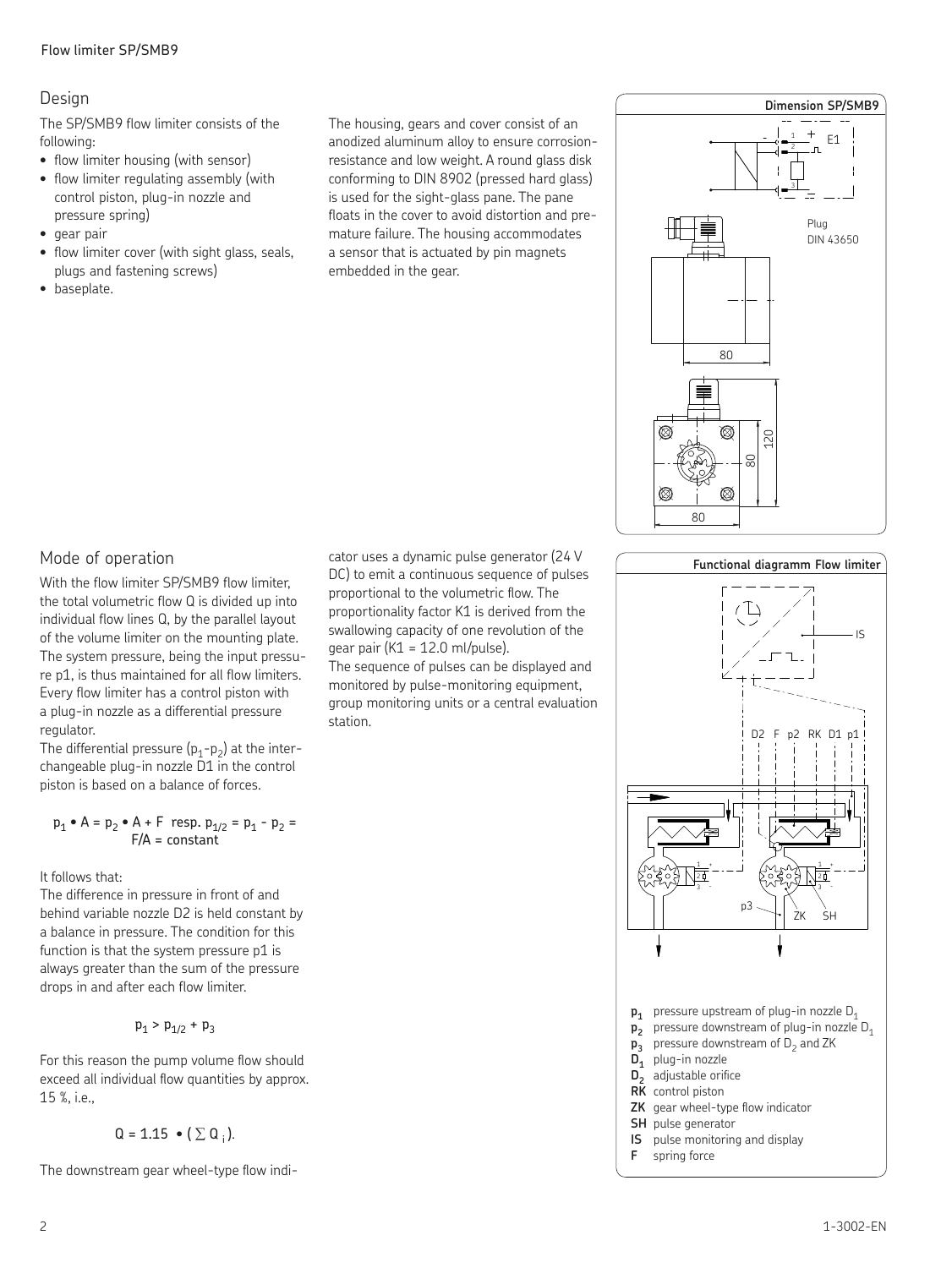# Technical Data

| <b>Flow limiter</b> |                     |
|---------------------|---------------------|
|                     | General information |

|                                                                  | with volumetric flow control                          |
|------------------------------------------------------------------|-------------------------------------------------------|
|                                                                  |                                                       |
|                                                                  | Fitting positon  any (make sure the filter is mounted |
| Ambient temperature range $\ldots$ . 0 bis + 70 °C               | in vertical position)                                 |
| Material AICuPb F38, neutrally anodized                          |                                                       |
|                                                                  |                                                       |
| <b>Hydraulics</b>                                                |                                                       |
| Nominal volumetric flow stepwise from 0.09 bis 8.18 l/min        | (see also related tables page 5)                      |
| Working pressure $p_1 \ldots \ldots \ldots \ldots$ 6 bis 50 bars |                                                       |

# Mounting plate for a flow limiter with **Mounting plate for 1 flow limiter with interchangeable strainer** interchangeable strainer

Material . AlCuMgPb F38,

 *1) Only when ambient temperature < 60 °C*



### **Mounting plate for 1 to 6 flow limiters**



neutrally anodized<br>0.1 mm Mesh spacing interchangeable straine .. Weight . 0.8 kg **Order number for a mounting plate with interchangeable strainer**

| Description                                                        | Order no.   |
|--------------------------------------------------------------------|-------------|
| Mounting plate fpr a flow limiter<br>with interchangeable strainer | 24-0714-318 |

# Mounting plate for 1 to 6 flow limiters and oil filter

| Material  AlCuMgPb F38, |                    |
|-------------------------|--------------------|
|                         |                    |
|                         | neutrally anodized |
| Weight see table        |                    |

#### **Order number for mounting plates without oil filter** Number Dim. A Weigt Order no. flow limiter[n] [mm] [kg/part] 1 116 0.75 24-0714-3171<br>2 197 1.28 24-0714-3172 24-0714-3172 3 278 1.80 24-0714-3173 4 359 2.33 24-0714-3174 5 440 2.85 24-0714-3175 6 521 3.38 24-0714-3176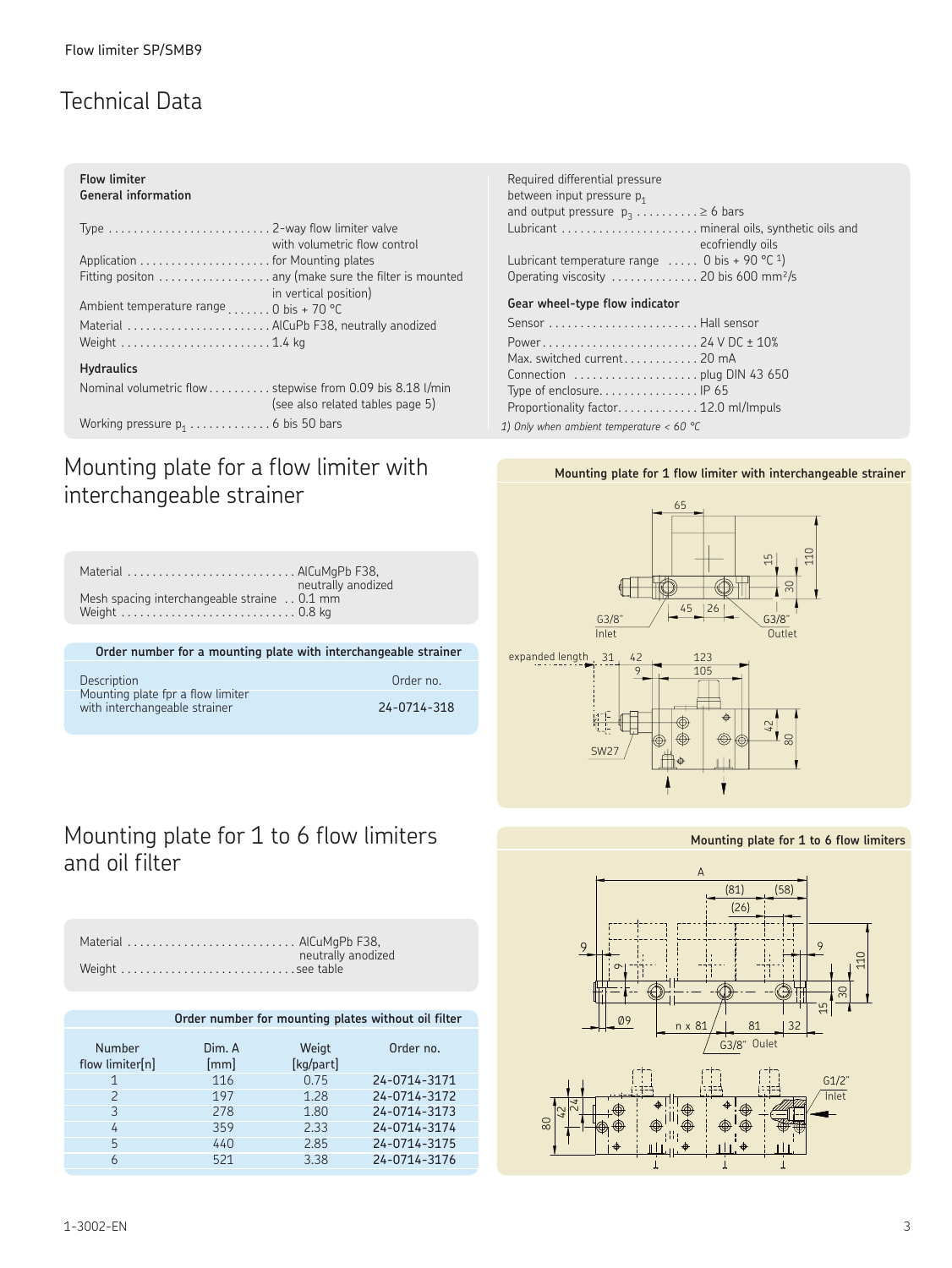# Mounting plate for 1 to 6 flow limiters and oil filter

| Material  AlCuMgPb F38, |                    |
|-------------------------|--------------------|
|                         | neutrally anodized |

| Order number for mounting plate with oil filter |                |                          |              | ട്       | 5<br>$\overline{\phantom{0}}$ |
|-------------------------------------------------|----------------|--------------------------|--------------|----------|-------------------------------|
| Number<br>flow limiter[n]                       | Dim. A<br>[mm] | Weigt $1$ )<br>[kg/part] | Order no.    |          | Ø9                            |
| 1                                               | 175            | 1,0                      | 24-0714-3181 |          |                               |
|                                                 | 256            | 1,5                      | 24-0714-3182 |          |                               |
| 3                                               | 337            | 2,0                      | 24-0714-3183 |          | $\mathfrak{Z}$                |
| 4                                               | 418            | 2,5                      | 24-0714-3184 | $\infty$ |                               |
| 5                                               | 499            | 3,0                      | 24-0714-3185 |          |                               |
| 6                                               | 580            | 3,5                      | 24-0714-3186 |          |                               |
| 1) without filter                               |                |                          |              |          | G3/8"<br>Outlet               |

# Oil filter with shut-off valve

| Material AICuMgPb F38,                                            |
|-------------------------------------------------------------------|
| neutrally anodized<br>Mesh spacing interchangeable straine 0.1 mm |
|                                                                   |
| Order number for oil filter with shut-off valve                   |
|                                                                   |

| <b>Description</b>             | Order no.    |
|--------------------------------|--------------|
| Oil filter with shut-off valve | 24-0651-3041 |

#### $\frac{61}{2}$  $\Xi$ G3/8" ¿(  $nx 81$   $31$ 9  $(26)$ თ  $(81)$  $\Delta$ ( 91  $102$  % %\$ \$'  $1117$ Outlet  $\sqrt{ }$   $\left| \frac{(26)}{20} \right| \rightarrow \frac{58}{20}$  / Inlet expanded length

**Mounting plate fpr 1 to 6 flow limiter and oil filter**



్ల

**Oil filter with shutt-off valve**



# Dummy element for spare outlets

| Material  AlCuMgPb F38, | neutrally anodized |
|-------------------------|--------------------|
|                         |                    |
| and sealing rings       |                    |

#### **Order number for dummy element**

| <b>Description</b>                         | Order no.    |
|--------------------------------------------|--------------|
| Dummy element                              | 24-0711-2405 |
| Screw plug G $3/8$ " <sup>1)</sup>         | 95-0038-0908 |
| 1) order 1 screw plug for a dummy element! |              |

**Dummy element for spare outlets**

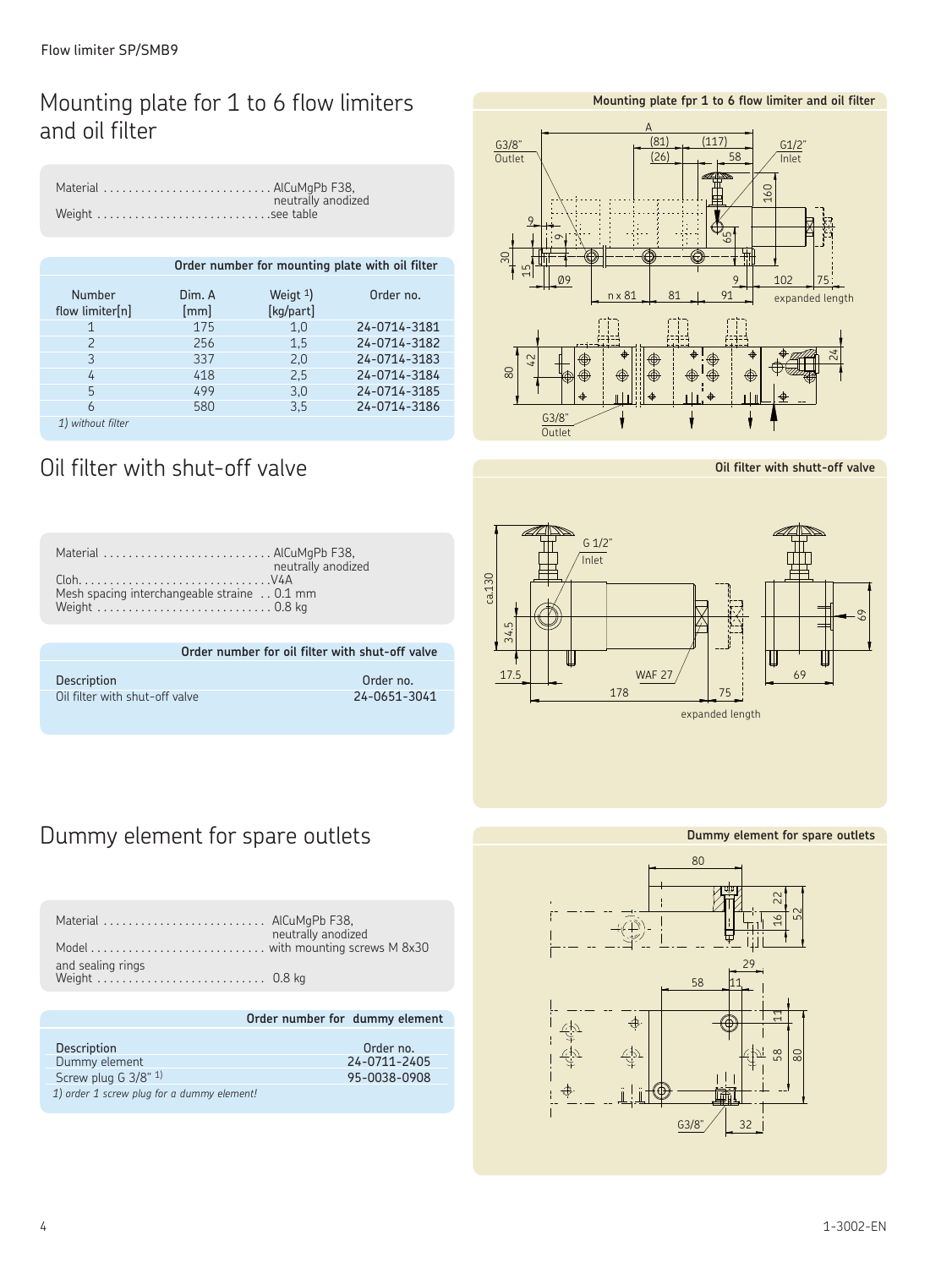# Table: Plug-in nozzles

| <b>Nominal</b><br>volumetric 1)<br>[1/min] | index nozzle | nozzle<br>[Ø~mm] | <b>Spare Part</b><br>complete Plug in<br>nozzle $D_1$ | <b>Nominal</b><br>volumetric 1)<br>[1/min]          | index nozzle | nozzle<br>$[0 \text{ mm}]$ | <b>Spare Part</b><br>complete Plug in<br>nozzle $D_1$ |
|--------------------------------------------|--------------|------------------|-------------------------------------------------------|-----------------------------------------------------|--------------|----------------------------|-------------------------------------------------------|
| 0.09                                       | 040          | 0.40             | 24-0455-2572                                          |                                                     |              |                            |                                                       |
| 0.12                                       | 045          | 0.45             | 24-0455-2573                                          | 2.79                                                | 185          | 1.85                       | 24-0455-2601                                          |
| 0.16                                       | 050          | 0.50             | 24-0455-2574                                          | 2.94                                                | 190          | 1.90                       | 24-0455-2602                                          |
| 0.21                                       | 055          | 0.55             | 24-0455-2575                                          | 3.10                                                | 195          | 1.95                       | 24-0455-2603                                          |
| 0.26                                       | 060          | 0.60             | 24-0455-2576                                          | 3.25                                                | 200          | 2.00                       | 24-0455-2604                                          |
| 0.31                                       | 065          | 0.65             | 24-0455-2577                                          | 3.42                                                | 205          | 2.05                       | 24-0455-2605                                          |
| 0.37                                       | 070          | 0.70             | 24-0455-2578                                          | 3.58                                                | 210          | 2.10                       | 24-0455-2606                                          |
| 0.43                                       | 075          | 0.75             | 24-0455-2579                                          | 3.75                                                | 215          | 2.15                       | 24-0455-2607                                          |
| 0.49                                       | 080          | 0.80             | 24-0455-2580                                          | 3.93                                                | 220          | 2.20                       | 24-0455-2608                                          |
| 0.56                                       | 085          | 0.85             | 24-0455-2581                                          | 4.10                                                | 225          | 2.25                       | 24-0455-2609                                          |
| 0.64                                       | 090          | 0.90             | 24-0455-2582                                          | 4.29                                                | 230          | 230                        | 24-0455-2610                                          |
| 0.72                                       | 095          | 0.95             | 24-0455-2583                                          | 4.47                                                | 235          | 2.35                       | 24-0455-2611                                          |
| 0.78                                       | 100          | 1.00             | 24-0455-2584                                          | 4.66                                                | 240          | 2.40                       | 24-0455-2612                                          |
| 0.87                                       | 105          | 1.05             | 24-0455-2585                                          | 4.85                                                | 245          | 2.45                       | 24-0455-2613                                          |
| 0.96                                       | 110          | 1.10             | 24-0455-2586                                          | 5.05                                                | 250          | 2.50                       | 24-0455-2614                                          |
| 1.06                                       | 115          | 1.15             | 24-0455-2587                                          | 5.25                                                | 255          | 2.55                       | 24-0455-2615                                          |
| 1,16                                       | 120          | 1.20             | 24-0455-2588                                          | 5.45                                                | 260          | 2.60                       | 24-0455-2616                                          |
| 1.26                                       | 125          | 1.25             | 24-0455-2589                                          | 5.66                                                | 265          | 2.65                       | 24-0455-2617                                          |
| 1.37                                       | 130          | 1.30             | 24-0455-2590                                          | 5.87                                                | 270          | 2.70                       | 24-0455-2618                                          |
| 1.48                                       | 135          | 1.35             | 24-0455-2591                                          | 6.08                                                | 275          | 2.75                       | 24-0455-2619                                          |
| 1.59                                       | 140          | 1.40             | 24-0455-2592                                          | 6.30                                                | 280          | 2.80                       | 24-0455-2620                                          |
| 1.71                                       | 145          | 1.45             | 24-0455-2593                                          | 6.52                                                | 285          | 2.85                       | 24-0455-2621                                          |
| 1.83                                       | 150          | 1.50             | 24-0455-2594                                          | 6.75                                                | 290          | 2.90                       | 24-0455-2622                                          |
| 1.96                                       | 155          | 1.55             | 24-0455-2595                                          | 6.98                                                | 295          | 2.95                       | 24-0455-2623                                          |
| 2.09                                       | 160          | 1.60             | 24-0455-2596                                          | 7.21                                                | 300          | 3.00                       | 24-0455-2624                                          |
| 2.22                                       | 165          | 1.65             | 24-0455-2597                                          | 7.45                                                | 305          | 3.05                       | 24-0455-2625                                          |
| 2.36                                       | 170          | 1.70             | 24-0455-2598                                          | 7.69                                                | 310          | 3.10                       | 24-0455-2626                                          |
| 2.50                                       | 175          | 1.75             | 24-0455-2599                                          | 7.93                                                | 315          | 3.15                       | 24-0455-2627                                          |
| 2.64                                       | 180          | 1.80             | 24-0455-2600                                          | 8.18                                                | 320          | 3.20                       | 24-0455-2628                                          |
|                                            |              |                  |                                                       | 1) at a service viscosity of 300 mm <sup>2</sup> /s |              |                            |                                                       |

# Accessories/Replacement parts

| <b>Accessories</b><br>Designation                                                                               | Order no. | Designation                                                 | Order no.                                                                                                       | Note!                                                                                                                                                                                                                    |  |
|-----------------------------------------------------------------------------------------------------------------|-----------|-------------------------------------------------------------|-----------------------------------------------------------------------------------------------------------------|--------------------------------------------------------------------------------------------------------------------------------------------------------------------------------------------------------------------------|--|
| Group monitorin unit 84-8011-0380<br>Group monitorin unit<br>with electrical monitoring 84-8011-0390            |           | General<br>Gasket set for                                   | Interchangeable stainer 24-1874-2104<br>Interchangeable stainer 24-0404-2117                                    | To order a flow limiter SP/SMB9, please<br>generate both a type designation and an<br>order number. The latter has to be adjusted<br>according to the flow limiter version.<br>The order designation on page 6 shows how |  |
| Replacement parts                                                                                               |           | Oil filter with shut-off valve                              |                                                                                                                 | to create type designation and order number.                                                                                                                                                                             |  |
| Flow limiter<br>SP/SMB9 without nozzle<br>without electrical monitoring 24-1883-3012<br>SP/SMB9 without nozzle. |           |                                                             | Filter insert 24-0651-2200<br>Gasket set for filter insert 24-0404-2293<br>Interchangeable stainer 24-2104-2009 | The necessary nozzle index can be taken<br>from the table of plug-in nozzles SP/SMB9.                                                                                                                                    |  |
| with electrical monitoring 24-1883-3010<br>Gasket set for SP/SMB9 24-0404-2340<br>Socket 179-990-034            |           | Gear wheel-type flow indikator<br>Sight glass (with flange, | seal and shims). 24-0758-2113                                                                                   |                                                                                                                                                                                                                          |  |

#### **Plug-in nozzles SP/SMB9**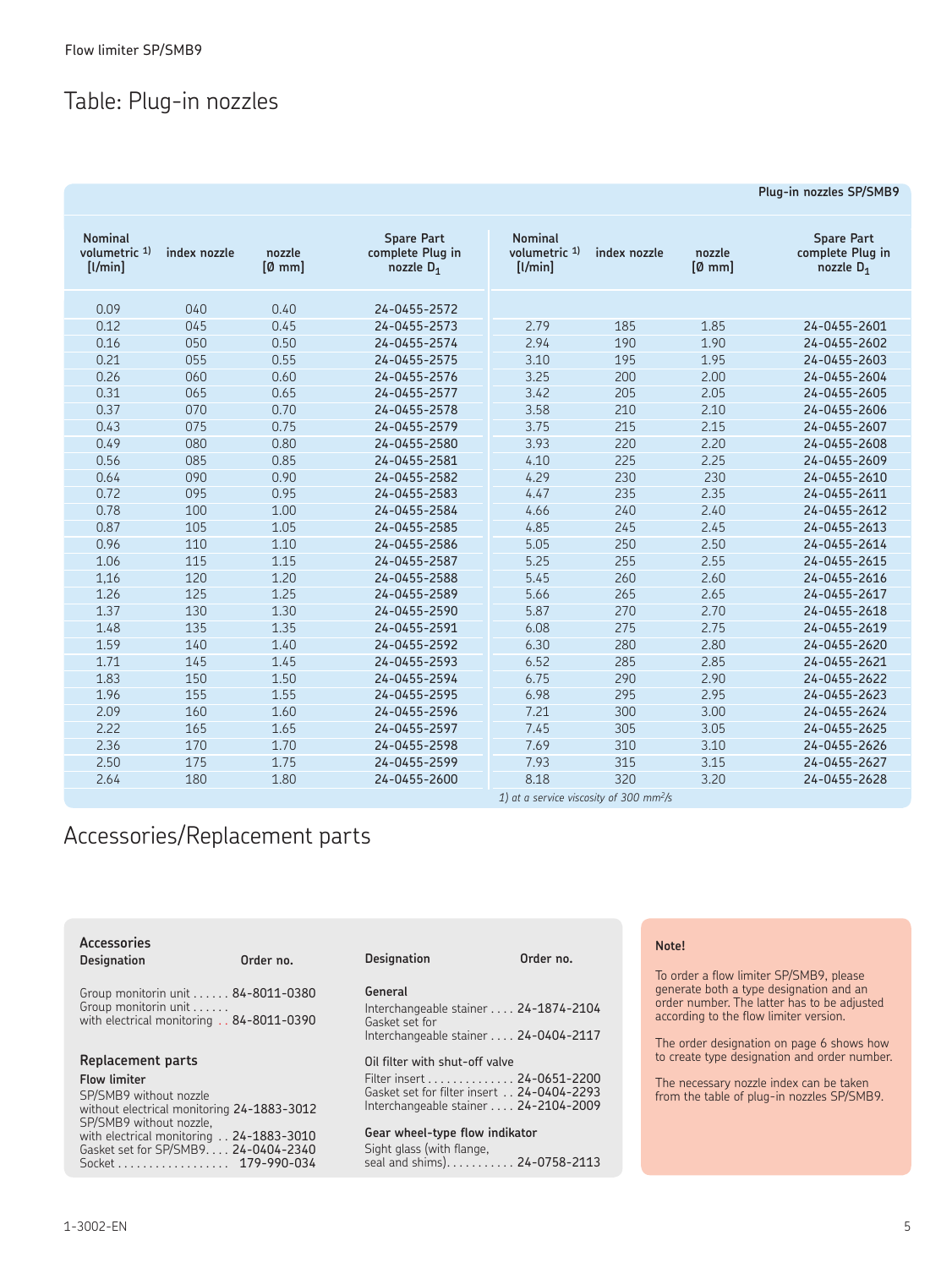# Key to order codes

### Order example

Flow limiter design SP/SMB and size 9 (SP/SMB9) equipped with nozzle (2), with electrical volumetric flow check (E1), nozzle size Ø 1.80 mm with a volume flow of 2.64 l/min (180) gives the following:

Type designation: **SP/SMB9/2E1/180** as well as Order no.: **24-2709-1180**

The flow limiter type SP/SMB9 is optionally



with the following charactaristics:

- Body design with ground clamp
- • Typeplate extended

available in ATEX designs:

 $\langle$ EX $\rangle$  Zone 1 Zone 21

**Note**

- Operating only with using a disconnector unit
- • available inclusive ATEX certificate

Further ATEX versions available on demand after consultation with SKF Lubrication Systems Germany AG.

| Type designationg: |  |  |  |  |  |
|--------------------|--|--|--|--|--|
| SP/SMB9/2 /        |  |  |  |  |  |
| Order number       |  |  |  |  |  |
| $24 - 2709 -$      |  |  |  |  |  |

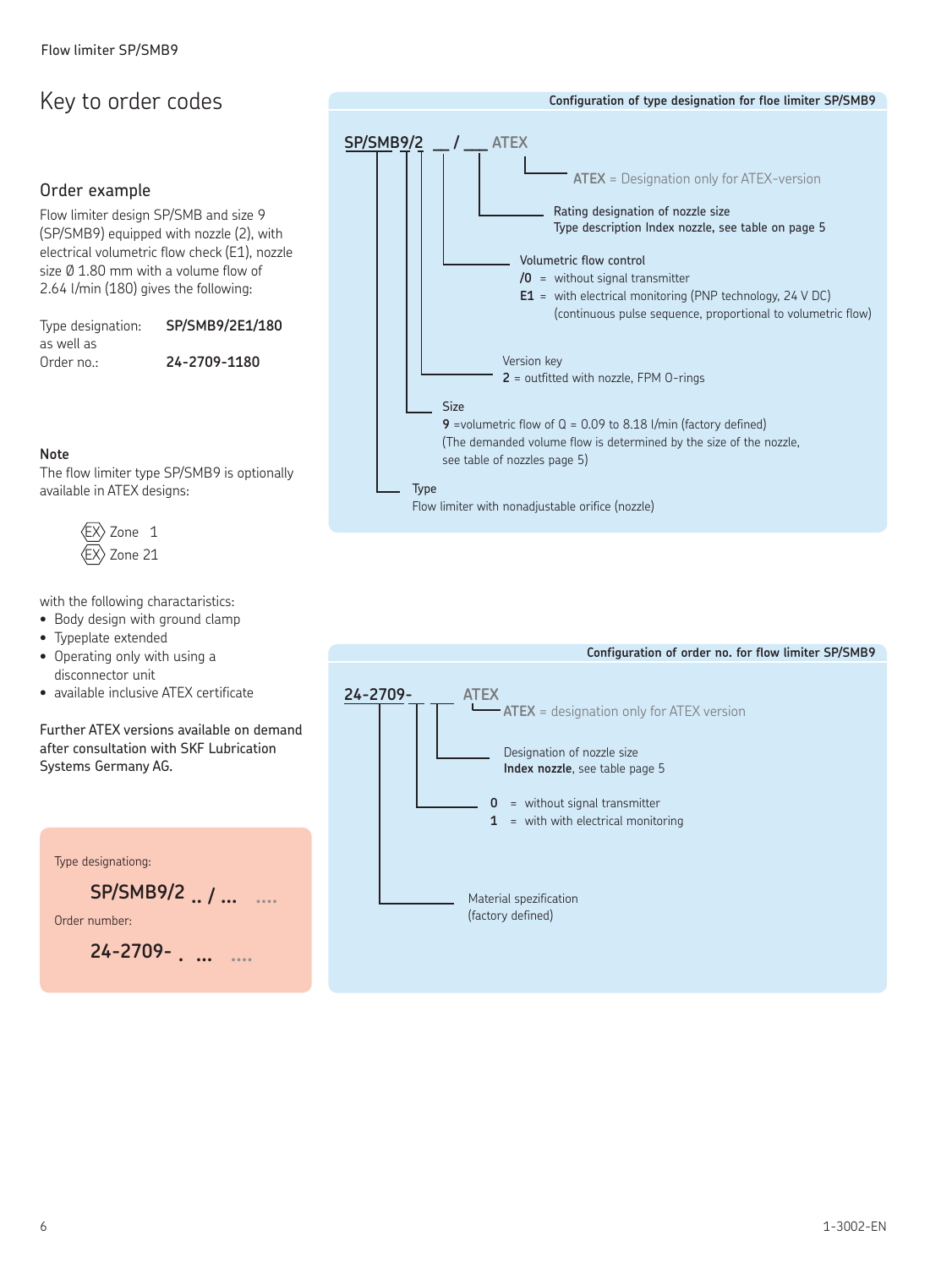# Example of an oil circular lubrication system

The pump (**1**) feeds the lubricant into the main line (**2**). From there the lubricant makes its way directly through the flow limiter (**3**) (and downstream progressive feeders (**6**)) as well as through the flow limiters (**4**) (including the downstream flow divider (**5**) and progressive feeders (**6**)) to the lube points. The electrical pulse generator built into the respective flow limiters (**3**) (**4**) checks the volumetric flow. Group monitoring units evaluate the incoming pulses (**7**).

# Replacing plug-in nozzles

- Interrupt oil feed to flow limiter above shutoff valve (at oil filter, if required).
- Control piston held under spring pressure!
- **Slowly screw out** stop screw (hexagonal head, WAF 12) together with washer.
- **Burn injury hazard!** Escaping oil is possibly hot!
- Remove control piston and pressure spring.
- Remove plug-in nozzle from control piston.
- A roughly ø 6 mm rod (never use a pointed object like, for instance, a scriber) can be used to help press it out.
- Press new plug-in nozzle and washer into the control piston all the way to the stop.
- Insert the pressure spring in the borehole.
- Insert new plug-in nozzle into the borehole over the pressure spring without skewing.
- Check to make sure the control piston moves easily by pressing it against the pressure spring. Skewing leads to malfunctions.
- Screw in stop screw with washer.
- Open the shutoff valve